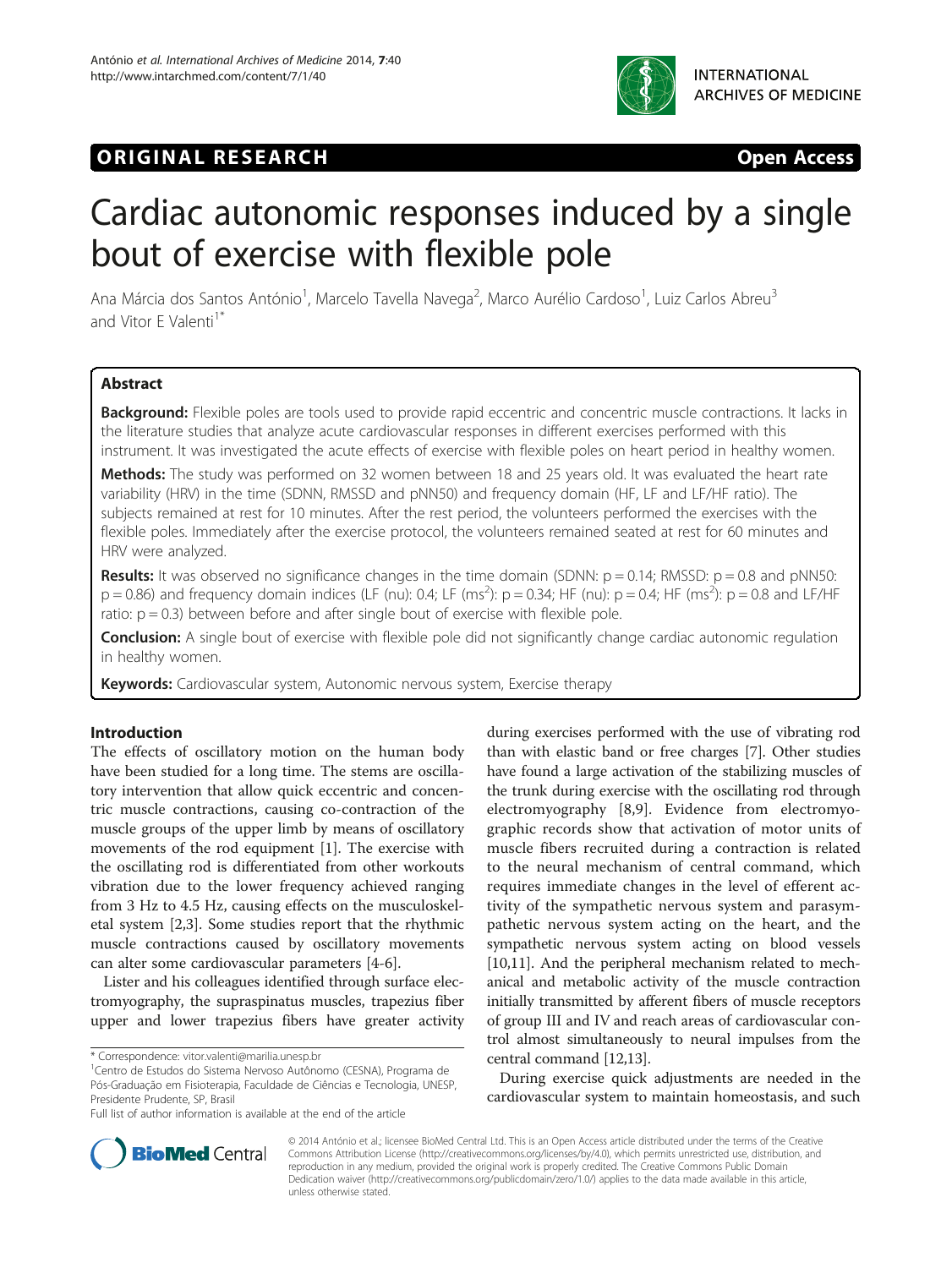adjustments occur through the actions of the autonomic nervous system on the heart and blood vessels, depending on the type of exercise, intensity, duration and muscle mass involved [\[14](#page-4-0)].

Heart rate variability (HRV) is a noninvasive way the behavior of cardiac autonomic control and the heart's ability to respond to various physiological and pathological stimuli [\[15\]](#page-4-0). This method evaluates the fluctuations in the intervals between consecutive heart beats (RR intervals) that are related to the influences of the autonomic nervous system on the sinus node. Furthermore, additional protocols for cardiovascular rehabilitation based on scientific evidence are always welcome.

The exercise with flexible pole is widely used in physical rehabilitation as it helps in the activation of the muscles of the upper limbs and trunk, and consequently in improving muscle strength and endurance, however, cardiac autonomic behavior in this type of exercise have not been studied. Thus, this study aims to examine the cardiac autonomic modulation after an exercise protocol with the flexible pole.

# Methods

#### Study population

Subjects were 32 healthy female students, all nonsmokers, aged between 18 and 25 years. All volunteers were informed about the procedures and objectives of the study and gave written informed consent. All study procedures were approved by the Ethics Committee in Research of the Faculty of Sciences of the Universidade Estadual Paulista, Campus of Marilia (No. 0554–2012), and were in accordance with Resolution 196/96 National Health 10/10/1996.

# Non-inclusion criteria

It was not included subjects that reported the following conditions: cardiopulmonary, psychological, neurological related disorders and other impairments that prevent the subject known to perform procedures, and treatment with drugs that influence cardiac autonomic regulation. Volunteers were not evaluated on 10–15 days and 20–25 days after the first day of the menstrual cycle. Where excluded physically active subjects according to the International Physical Activity Questionnaire (IPAQ) [\[16\]](#page-4-0).

# Initial evaluation

Prior to the study, baseline criteria included: age, gender, weight, height and body mass index (BMI). Weight was determined using a digital scale (W 200/5, Welmy, Brazil) with a precision of 0.1 kg. Height was determined using a stadiometer (ES 2020, Sanny, Brazil) with a precision of 0.1 cm and 2.20 m of extension. Body mass index (BMI) was calculated as weight/height $^2$ , with weight in kilograms and height in meters.

#### HRV analysis

The R-R intervals recorded by the portable RS800CX heart rate (HR) monitor (with a sampling rate of 1000 Hz) were downloaded to the Polar Precision Performance program (v. 3.0, Polar Electro, Finland). The software enabled the visualization of HR and the extraction of a cardiac period (R-R interval) file in "txt" format. Following digital filtering complemented with manual filtering for the elimination of premature ectopic beats and artifacts, at least 256 R–R intervals were used for the data analysis. Only series with more than 95% sinus rhythm was included in the study [[17](#page-4-0)]. For calculation of the linear indices were used the HRV Analysis software (Kubios HRV v.1.1 for Windows, Biomedical Signal Analysis Group, Department of Applied Physics, University of Kuopio, Finland).

#### Linear indices of HRV

To analyze HRV in the frequency domain, the low frequency (LF = $0.04 - 0.15$  Hz) and high frequency (HF = 0.15–0.40 Hz) spectral components were used in  $ms<sup>2</sup>$ and normalized units (nu), representing a value relative to each spectral component in relation to the total power minus the very low frequency (VLF) components, and the ratio between these components (LF/HF). The spectral analysis was calculated using the Fast Fourier Transform algorithm [\[18\]](#page-4-0).

The analysis in the time domain was performed in terms of SDNN (standard deviation of normal-to-normal R-R intervals), pNN50 (percentage of adjacent RR intervals with a difference of duration greater than 50 ms) and RMSSD (root-mean square of differences between adjacent normal RR intervals in a time interval).

It was used Kubios HRV version 2.0 software to analyze these indices [\[19](#page-4-0)].

# Protocol

Data collection was carried out in the same sound-proof room for all volunteers with the temperature between 21°C and 25°C and relative humidity between 50 and 60% and volunteers were instructed not to drink alcohol and caffeine for 24 hours before evaluation. Data were collected on an individual basis, between 8 and 12 AM to standardize the protocol. All procedures necessary for the data collection were explained on an individual basis and the subjects were instructed to remain at rest and avoid talking during the collection.

After the initial evaluation the heart monitor belt was then placed over the thorax, aligned with the distal third of the sternum and the Polar RS800CX heart rate receiver (Polar Electro®, Finland) was placed on the wrist. Before starting the exercises, the volunteers received visual feedback through a monitor to maintain neutral posture standing and were instructed to maintain the same posture throughout the exercise. Systolic and diastolic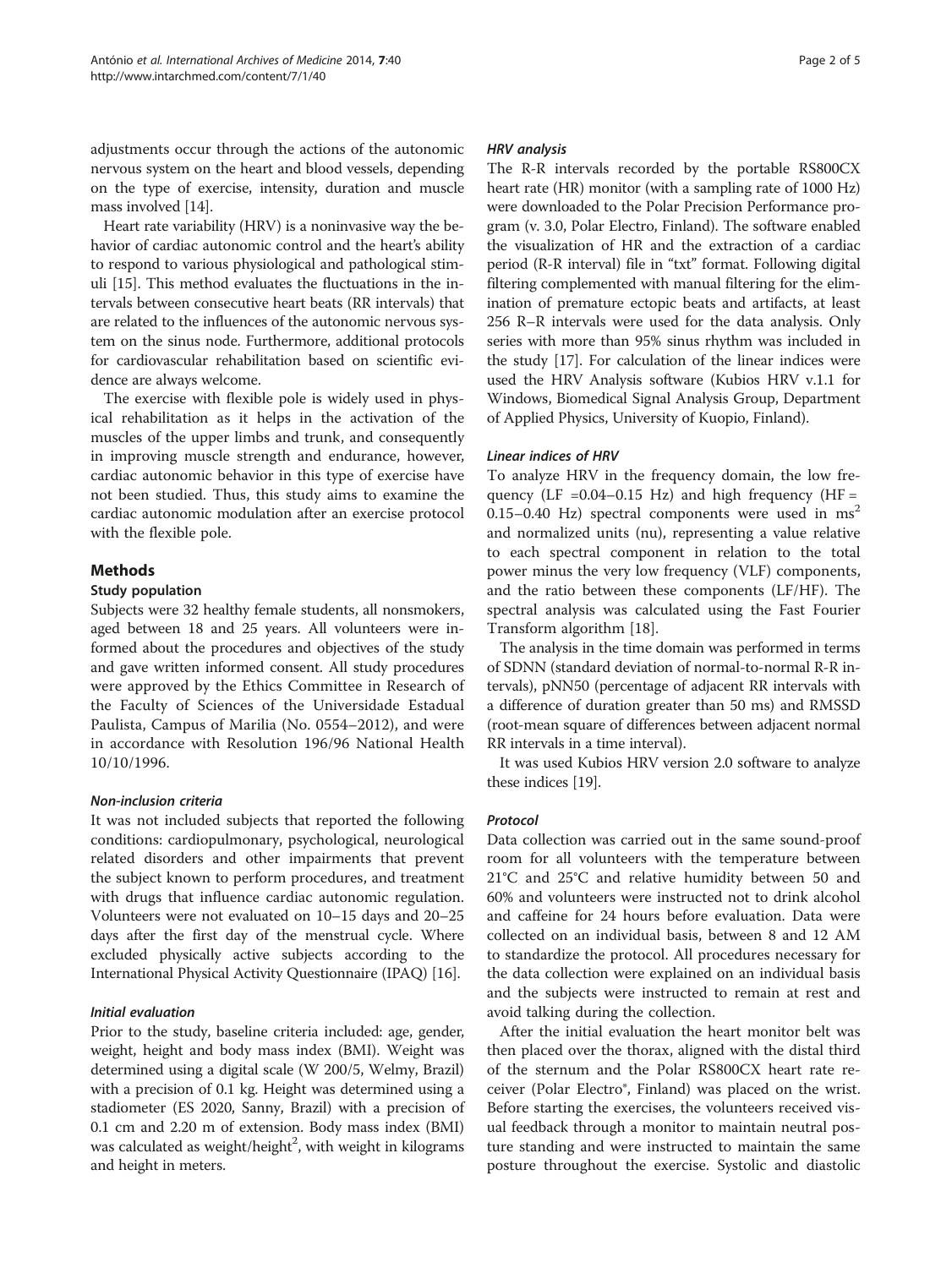blood pressure was measured before, immediately after exercise and 60 minutes after exercise. The oscillatory movement of the flexible pole (Flexibar®) was held by flexion and elbow extension. The flexible pole vibrated at a frequency of 5 Hz, and the oscillation frequency of the flexible pole was based on an auditory stimulation through a metronome (Quartz Metronome®) calibrated at 300 bpm [\[20](#page-4-0)].

The exercises with the flexible pole were conducted with volunteers at standing position with feet apart (wide base) and shoulder flexion as the proposed position. To maintain the proper shoulder flexion in each upper limb it was used as a target visual feedback. All exercises were performed for 15 seconds with 50–60 seconds of rest between each exercise. Three repetitions were performed for each exercise [\[21\]](#page-4-0). The exercises were performed with both arms on three positions: 1) with shoulders at approximately 180° of flexion with the flexible pole on the frontal plane, parallel to the ground , 2) with the shoulder on 90° of flexion with the flexible pole on the transverse plane , and 3) shoulders at 90° of flexion with the flexible pole on the sagittal plane, perpendicular to the ground. HRV was analyzed at the following periods: control rest, 0–20 min, 20–40 min, and 40–60 min after the protocol exercise.

#### Statistical analysis

Standard statistical methods were used to calculate the means and standard deviations. The Shapiro-Wilk test was performed to evaluate the distributions. For parametric distributions we applied ANOVA for repeated measures followed by the Bonferroni posttest. For nonparametric distributions we used the Friedman test followed by Dunn's posttest. Differences were considered significant when the probability of a Type I error was less than 5% ( $p < 0.05$ ). We used Biostat 2009 Professional 5.8.4 software.

#### Results

Data on baseline systolic (SAP) and diastolic arterial pressure (DAP), heart rate (HR) and mean RR interval, age, height, body weight and body mass index (BMI) are presented in Table 1.

It was observed that the flexible pole exercise protocol did not induce changes in diastolic and systolic arterial pressure (Table 2).

In relation to the indices in the time domain, it was observed that the SDNN index, representing global variability of heart rate, was not significantly changed after the exercise protocol. Moreover, the parasympathetic components of HRV, pNN50 and RMSSD, were not significantly altered in the recovery period after the standardized protocol. Regarding the frequency domain indices of HRV, no significant changes were found for LF and HF in

| rage 3 |  | ΩŤ |  |
|--------|--|----|--|
|--------|--|----|--|

| Table 1 Baseline heart rate (HR), mean RR interval (Mean |
|----------------------------------------------------------|
| RR), age, weight, height and body mass index (BMI) of    |
| the volunteers                                           |

| Variable                 | Value           |  |  |
|--------------------------|-----------------|--|--|
| Height (m)               | $1.63 \pm 0.06$ |  |  |
| Age                      | $19.7 \pm 1.8$  |  |  |
| Weight (kg)              | $59.5 \pm 9$    |  |  |
| BMI (kg/m <sup>2</sup> ) | $22.28 \pm 3.1$ |  |  |
| HR (bpm)                 | $80.11 \pm 10$  |  |  |
| Mean RR (ms)             | $811.5 \pm 97$  |  |  |

m: meters; kg: kilograms; bpm: beats per minute; ms: milliseconds.

absolute and normalized units as well as for the LF/HF ratio between before and after the exercise protocol with flexible pole (Table 2).

# **Discussion**

Flexible pole exercises lead to isometric contraction of the shoulder and trunk muscles and isometric handgrip and isometric leg extension were shown to induce cardiovascular responses featured by increase in skin sympathetic nerve activity [\[22](#page-4-0)].

However, it lacks in the literature studies that investigated the effects of exercise with this tool on cardiovascular system. In this sense, this study aimed to investigate the acute effects of a single bout of exercise with flexible pole on cardiac autonomic regulation in healthy adult women. To determine the total sample it was previously done a pilot study with 10 people, which revealed significant results. This study observed no change in systolic and diastolic arterial pressure and HRV indices in response to the exercise protocol used in this study. Firstly,

Table 2 Diastolic (DAP) and systolic arterial pressure (SAP), time and frequency domain indices before and after exercise with flexible pole

| Variable     | Rest            | $0-20$ min    | 20-40 min      | 40-60 min      | p    |
|--------------|-----------------|---------------|----------------|----------------|------|
| SAP (mmHq)   | $109.0 \pm 9$   | $109.0 \pm 8$ | $\overline{a}$ | $\overline{a}$ | 0.9  |
| DAP (mmHg)   | $68.6 \pm 1$    | $63.3 \pm 5$  | $\overline{a}$ |                | 0.8  |
| LF $(ms^2)$  | $748.6 \pm 529$ | $859 + 522$   | $865 + 439$    | $832 \pm 425$  | 0.34 |
| HF $(ms^2)$  | $205 \pm 97$    | $390 \pm 140$ | $543 \pm 225$  | $219 \pm 137$  | 0.8  |
| $LF$ (nu)    | $75.4 \pm 7$    | $70.2 + 13$   | $78.7 + 10$    | $71.1 \pm 11$  | 0.4  |
| $HF$ (nu)    | $33.1 \pm 13$   | $20.8 \pm 10$ | $21.1 \pm 10$  | $28.6 \pm 11$  | 0.4  |
| LF/HF        | $3.4 \pm 1$     | $4.7 + 2$     | $4.6 + 2$      | $3.1 + 2$      | 0.3  |
| <b>SDNN</b>  | $46.6 \pm 14$   | $51.3 \pm 13$ | $52.8 \pm 11$  | $55.9 \pm 16$  | 0.14 |
| <b>RMSSD</b> | $30.7 \pm 15$   | $78.4 + 17$   | $79.0 + 12$    | $31.3 \pm 15$  | 0.8  |
| pNN50        | $11.1 \pm 1$    | $9.9 \pm 1$   | $10.3 \pm 1$   | $12.3 \pm 1$   | 0.86 |

LF: Low frequency; HF: High frequency; LF/HF: Low frequency/High frequency ratio; SDNN: standard deviation of normal-to-normal R-R intervals; pNN50: percentage of adjacent RR intervals with a difference of duration greater than 50 ms; RMSSD: root-mean square of differences between adjacent normal RR intervals in a time interval. Mean ± Standard Deviation. ms: milliseconds; mmHg: millimeters of mercury.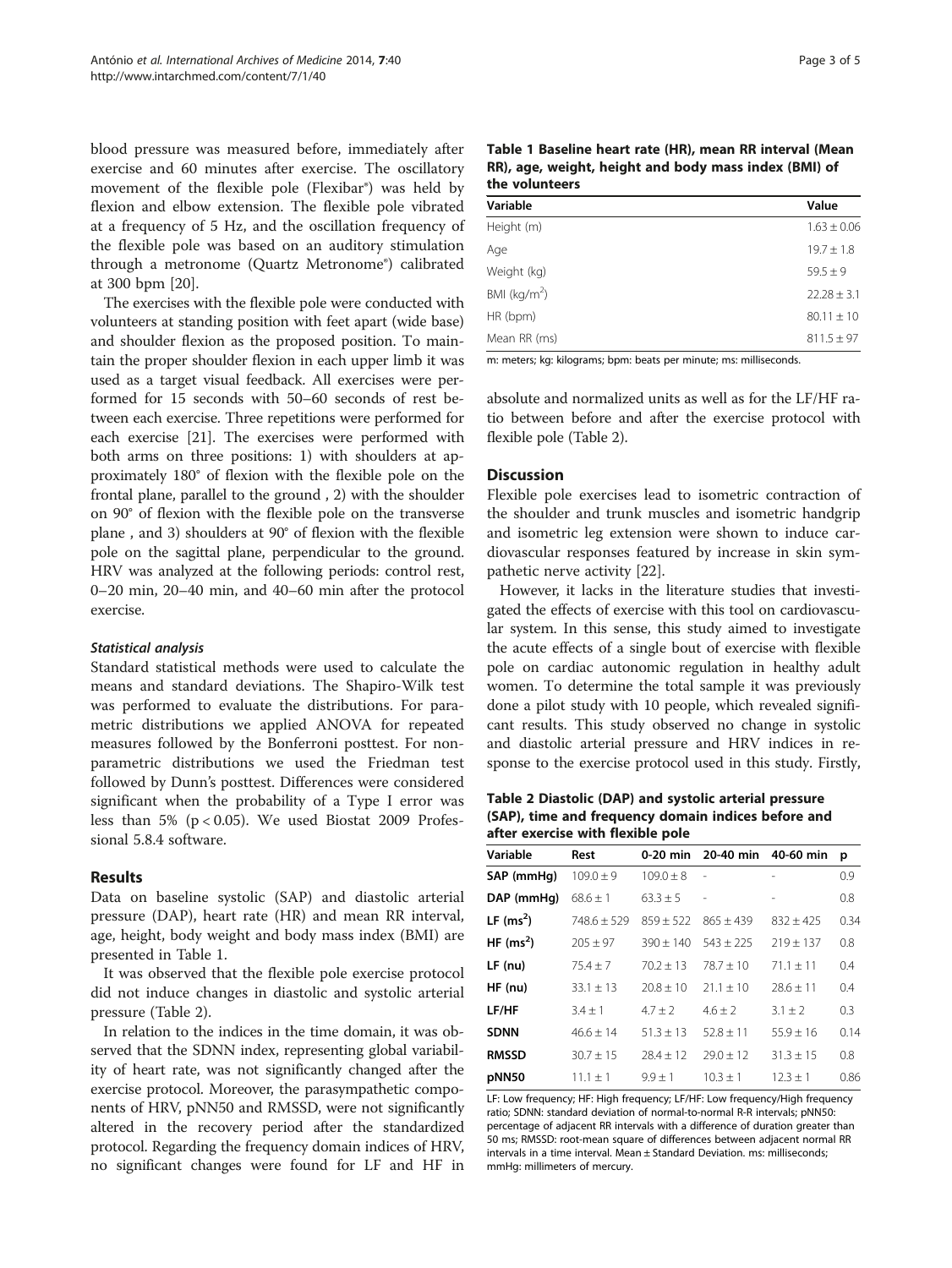it was hypothesized significant responses of arterial blood pressure induced by the flexible exercise protocol. The post-exercise hypotension is defined as a decrease of blood pressure compared to the pre-exercise baseline levels [[23](#page-4-0)]. Another study observed that the arterial blood pressure was increased in young men during static exercise at 40% of maximal voluntary contraction [[24,25](#page-4-0)].

The literature supports this result indicating that activation of the muscle chemoreflex during sustained isometric contractions increases blood pressure through increase in muscle sympathetic nerve activity [\[26\]](#page-4-0). However, based on the present results, there was no change in systolic and arterial pressure recovery after one bout of flexible pole exercise. It is believed that the intensity of the protocol exercise used in this study, that was based on previous studies, rather than the style of exercise, was the main reason for the absence of significant cardiovascular responses during the recovery phase [\[27](#page-4-0)].

As a main finding in this study, this study reported that a single bout of exercise with flexible pole did not promote significant cardiac autonomic responses, observed absence of parasympathetic changes induced by a single bout of the proposed exercise through analysis of the RMSSD and pNN50 time domain indices and HF in absolute and normalized unit index in the frequency domain. Engaging in physical effort induces an acutely increased risk of sudden cardiac death immediately following the period of activity and also during the period of exercise performance. The maintenance of HRV after the intervention proposed in this study supports the safety of this protocol of flexible pole exercise for patients with cardiovascular disorders. However, additional studies on this cardiovascular disease population are indicated before prescription.

The hypothesis of this study was to find significant responses of cardiac autonomic regulation induced by a protocol of exercise with flexible pole. Nonetheless, was found no significant changes in HRV indices recovery in the first hour after a single session of exercise. The central command and muscle chemoreflex are two mechanisms proposed to explain the usual pressor response to exercise. The muscle chemoreflex is a reaction mechanism activated by chemosensitive afferent nerve fibres situated in the exercising muscles. The central command is an efferent response triggered by parallel activation of the cardiovascular control centres and the motor cortex [[28\]](#page-4-0). Immediately after exercise end, there is an interruption of inputs from the central nervous system and from the receptors in skeletal muscle, promoting an abrupt exponential fall of the heart rate, due to the vagal reactivation. On the other hand, this classical response was not observed in this study possibly due to the intensity of exercise that was based on auditory stimulation through a metronome calibrated at 300 bpm.

The intensity of flexible pole exercise proposed in this study was based on previous studies that used the oscillation frequency of the flexible pole on an auditory stimulation through a metronome calibrated at 300 bpm. A proposed way to control exercise intensity with flexible pole is modulating the rhythm of the auditory stimulation, i.e. higher intensities for higher bpm. Wilson et al. investigated cardiovascular and autonomic variables during isometric handgrip and isometric leg extension exercises [[29](#page-4-0)]. The authors observed that the sympathetic increase induced by the exercises is dependent on the exercise intensity and that the magnitude of the exercise was not suggested to be associated with the amount of muscle mass involved or the exercising limb. In this context, it is possible that increase in the intensity of exercise with flexible pole by increasing the frequency of the auditory stimulation could increase cardiac autonomic recovery responses.

There is not a consensus in the literature confirming flexible pole protocol as a moderate exercise because it depends on the procedure used. In this study all exercises were performed for 15 seconds with 50–60 seconds of rest between each exercise and three repetitions were performed for each exercise. The exercises were performed with both arms on three positions: 1) with shoulders at approximately 180° of flexion with the flexible pole on the frontal plane, parallel to the ground, 2) with the shoulder on 90° of flexion with the flexible pole on the transverse plane 3) shoulders at 90° of flexion with the flexible pole on the sagittal plane, perpendicular to the ground. It may be hypothesized that if exercise performance were changed to 30 seconds instead of 15 seconds cardiac autonomic responses would be more intense.

The literature indicated differences between men and women regarding cardiac autonomic recovery after a section of exercise [[30\]](#page-4-0). In order to avoid sex-dependent effects on cardiac autonomic responses induced by exercise it was investigated only women. In addition, the menstrual cycle was also showed to influence baseline nonlinear properties of HRV. In order to exclude the influence of the follicular and luteal phases of the menstrual cycle on cardiac autonomic regulation it was not evaluated volunteers on 10–15 days and 20–25 days after the first day of the menstrual cycle [[31\]](#page-4-0).

Flexible pole has been extensively used as an auxiliary tool to improve shoulder muscles physical capacities in physical therapy rehabilitation programs. On the other hand, after a careful review on Medline/Pubmed database, it was revealed that this is the first study to investigate the effects of a single bout of flexible pole exercise on cardiac autonomic modulation in healthy adult women. Considering that intense changes in cardiac autonomic regulation induced by exercises can lead to cardiac events such as sudden death [[32](#page-4-0)], it is plausible to investigate the